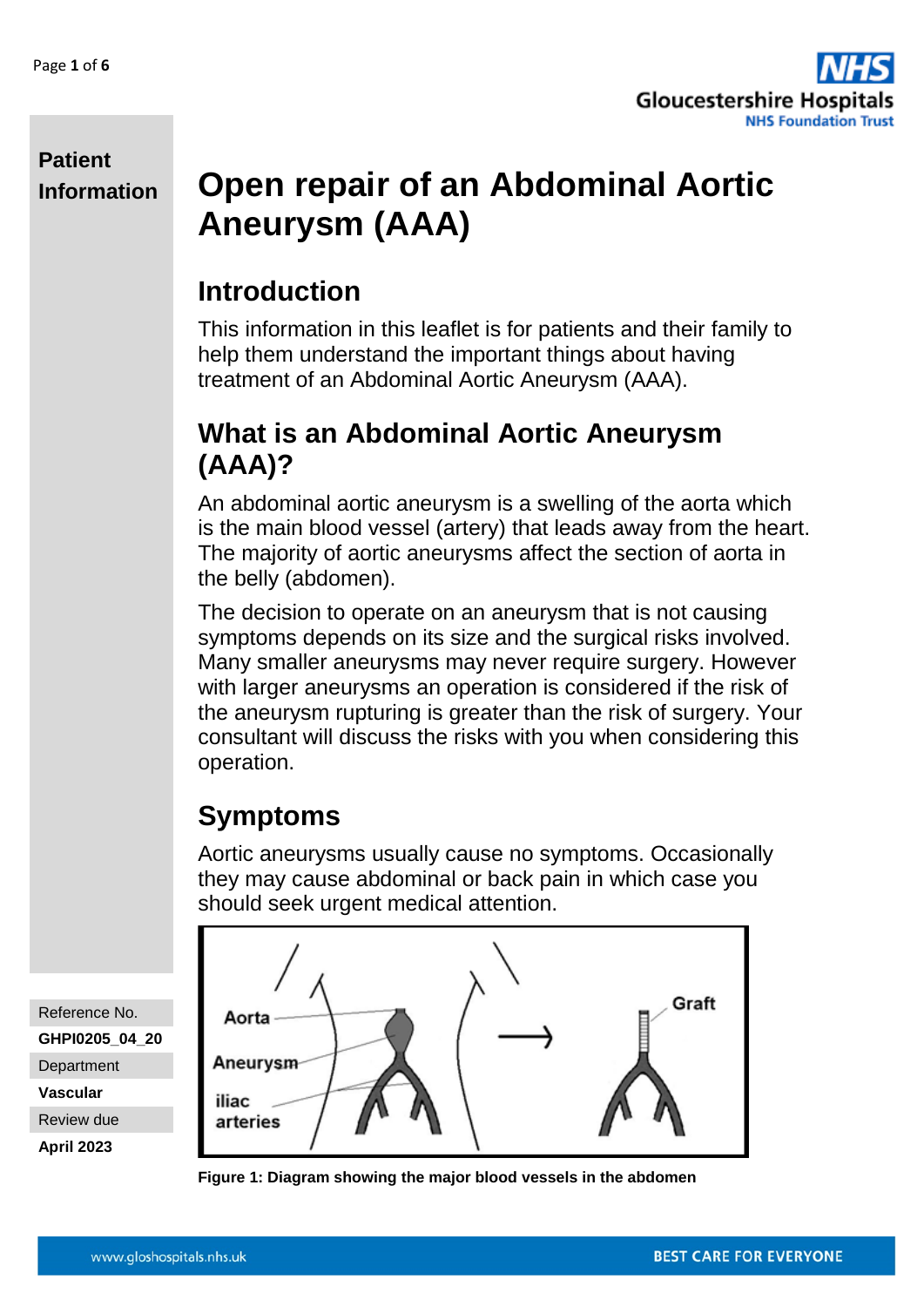

#### **About the operation**

An open repair of an aortic aneurysm is a major operation which involves replacing the aneurysm with a man-made synthetic graft or tube. This may be carried out through a large incision (cut) in the abdomen. The type of operation you have will depend on your general health and the size and shape of your aneurysm. This will be discussed with you by your consultant before the surgery.

### **Alternative treatment**

- Not having surgery is always an option. The risks of having or not having the surgery will be discussed with you at your clinic appointment.
- Endovascular aneurysm repair (EVAR) is minimally invasive surgery performed through small cuts in your groin, the aneurysm is repaired using stent graft that is placed inside the artery to strengthen the aneurysm and prevent it bursting (rupturing).
- Laparoscopic (keyhole) assisted surgery where several small cuts and one slightly larger one are made in the abdomen.

## **Benefit of having surgery**

 To prevent the aneurysm from bursting in the future. If the aneurysm is not repaired there is a risk of not surviving if the aneurysm bursts.

## **Risks and complications**

- Heart failure, kidney failure or damage to the bowels Chest infection, infection of the graft or wound.
- Blood clots forming in the legs or lungs (Deep Vein Thrombosis, DVT or Pulmonary Embolism, PE).
- Pressure sores to reduce this risk the nursing staff will help you to move regularly while you are confined to bed. They will also encourage you to get up and move around as quickly as possible.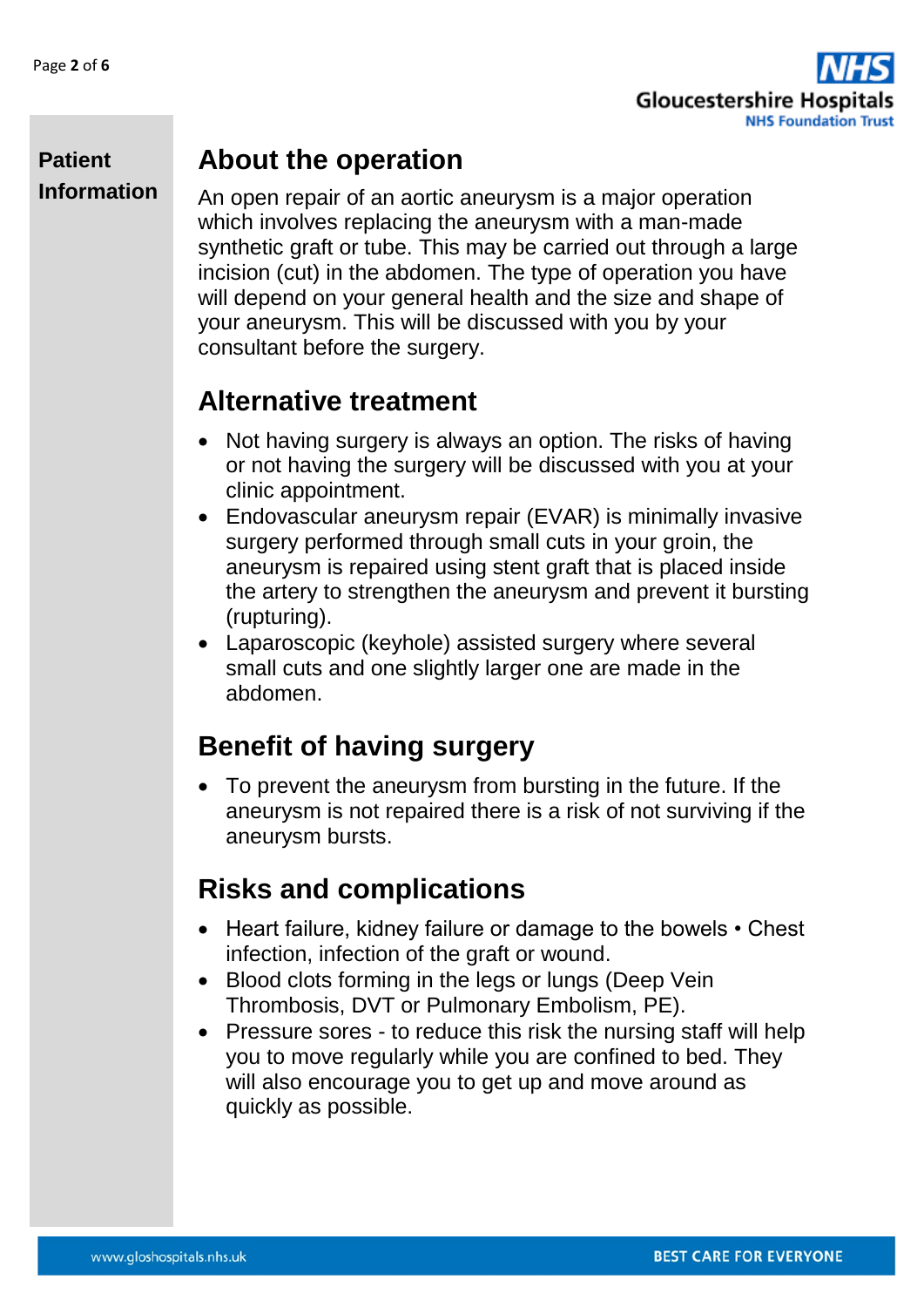

- There is a 5% chance that you will not survive the operation. Your overall fitness will affect the success of the operation but your consultant will discuss this with you.
	- Your sexual activity may be affected after aneurysm surgery. If you have any concerns about this please mention it to your consultant.

## **What to expect**

You will be admitted to hospital on the day of or the day before your operation. You will be in hospital for from 3 to 10 days depending on the type of operation you have.

After your operation you will be transferred to the Department of Critical Care (DCC) for careful monitoring.

This is planned and it is important that your relatives and friends are aware that this is normal procedure.

It is possible for you and your family to visit the department the day before your operation. This can help to reduce any concerns about the amount of equipment used in the department. You will remain in the DCC until you are stable enough to be transferred to a surgical ward. However, if a critical care bed is not available on the day of your surgery, it would be unsafe to carry out your operation. This will mean that you will be discharged home and be given another date for your operation.

While you are a patient in the DCC the physiotherapist will visit you to show you how to do breathing and leg exercises. This is to help prevent blood clots forming you will also be given small daily injections of a medication to thin the blood.

# **Pain control**

You will have some pain and discomfort after your operation and you will be given strong pain relief to help control this. After the operation pain relief is usually given through a continuous drip going into your back, this is called an epidural. The anaesthetic doctor and a specialist nurse will monitor this closely to make sure that the pain control is working. Your pain relief will be gradually reduced.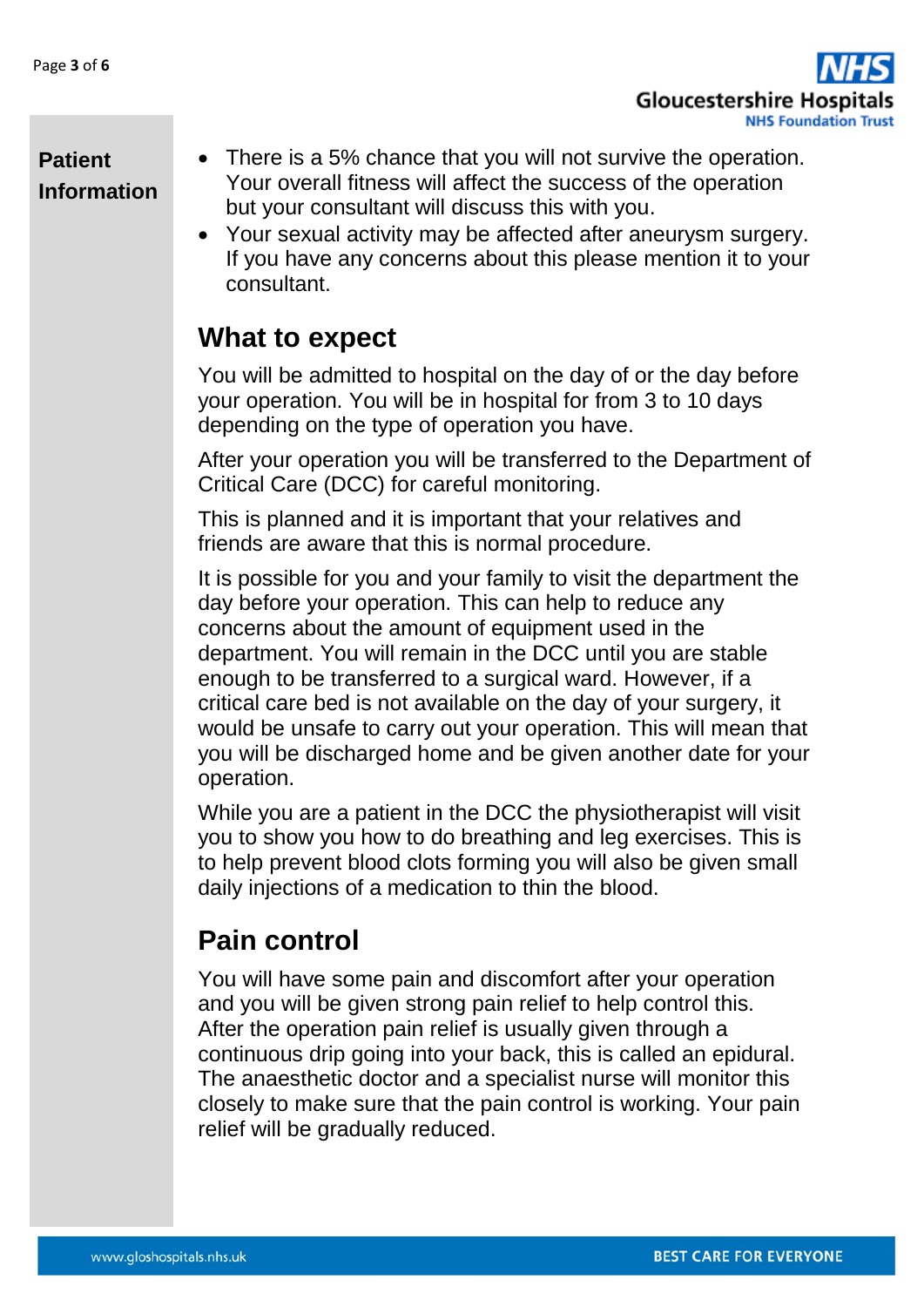

When the epidural is removed you will be given pain relief tablets or suppositories regularly. Some patients may have a fine tube delivering local anaesthetic directly into the wound to help with pain control.

### **Diet and fluids**

You may not be able to eat for several days after surgery, as sometimes the intestine does not work immediately after the operation.

During this time you will be allowed to drink small amounts of water and will be given fluid through a drip (a tube inserted in to a vein in your arm).

You may also have a tube passed through your nose into your stomach when you are asleep during the operation. This is to drain any fluid from your stomach and prevent vomiting. Once you start passing wind the tube will be removed and you will be able to drink larger amounts of fluid and food will gradually be introduced.

#### **Bowel movements and passing urine**

You are unlikely to have your bowels open for the first few days after the operation. Once they begin working again you may experience diarrhoea which will usually settle within 24 hours.

A catheter tube will be passed into your bladder during the operation to drain away the urine. This will be removed when you are mobile and able to walk to the toilet.

## **Wound care**

Dissolvable stitches or small metal clips will be used to close your wound(s) which will be checked regularly. The clips will be removed 10 days after your operation by the district nurse; the ward staff will arrange this.

You will be able to shower or take a bath before you are discharged home.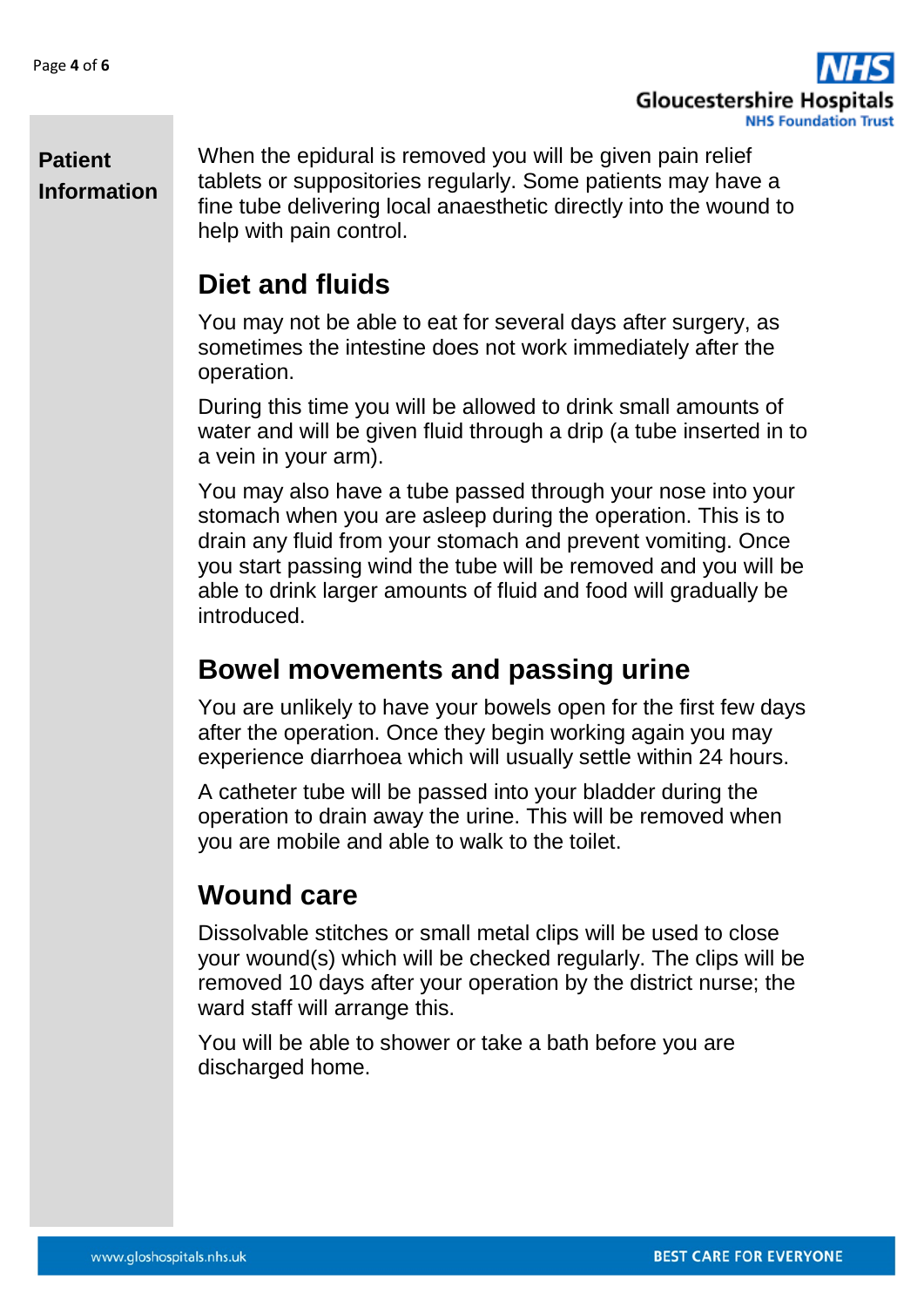

### **Going home**

You will feel weak after the operation but this is normal. Once you are able to move around the ward on your own and you are eating and drinking normally, arrangements will be made for you to go home. It is important that you have restful periods and gradually build up to your normal activity each day.

Recovery can take several months. You are advised to avoid heavy lifting for 2 months. You can begin driving again when you can perform an emergency stop comfortably and without hesitation. Most patients take about 4 weeks to reach this level safely. We advise you to inform your car insurance company that you have had an operation.

#### **Follow up**

You will be seen in the outpatient clinic about 2 to 6 weeks after your discharge.

# **Contact information**

If you have any minor concerns before being seen in the followup clinic please contact your GP or Guiting Ward.

#### **Guiting Ward**

Tel: 0300 422 2352

Alternately you can contact your consultant via the hospital switchboard:

#### **Gloucestershire Hospitals Switchboard**  Tel: 0300 422 2222

When prompted ask for the operator then for your consultant. If you are worried or feel unwell please contact the Emergency Services (Tel: 999) or attend your nearest Emergency Department.